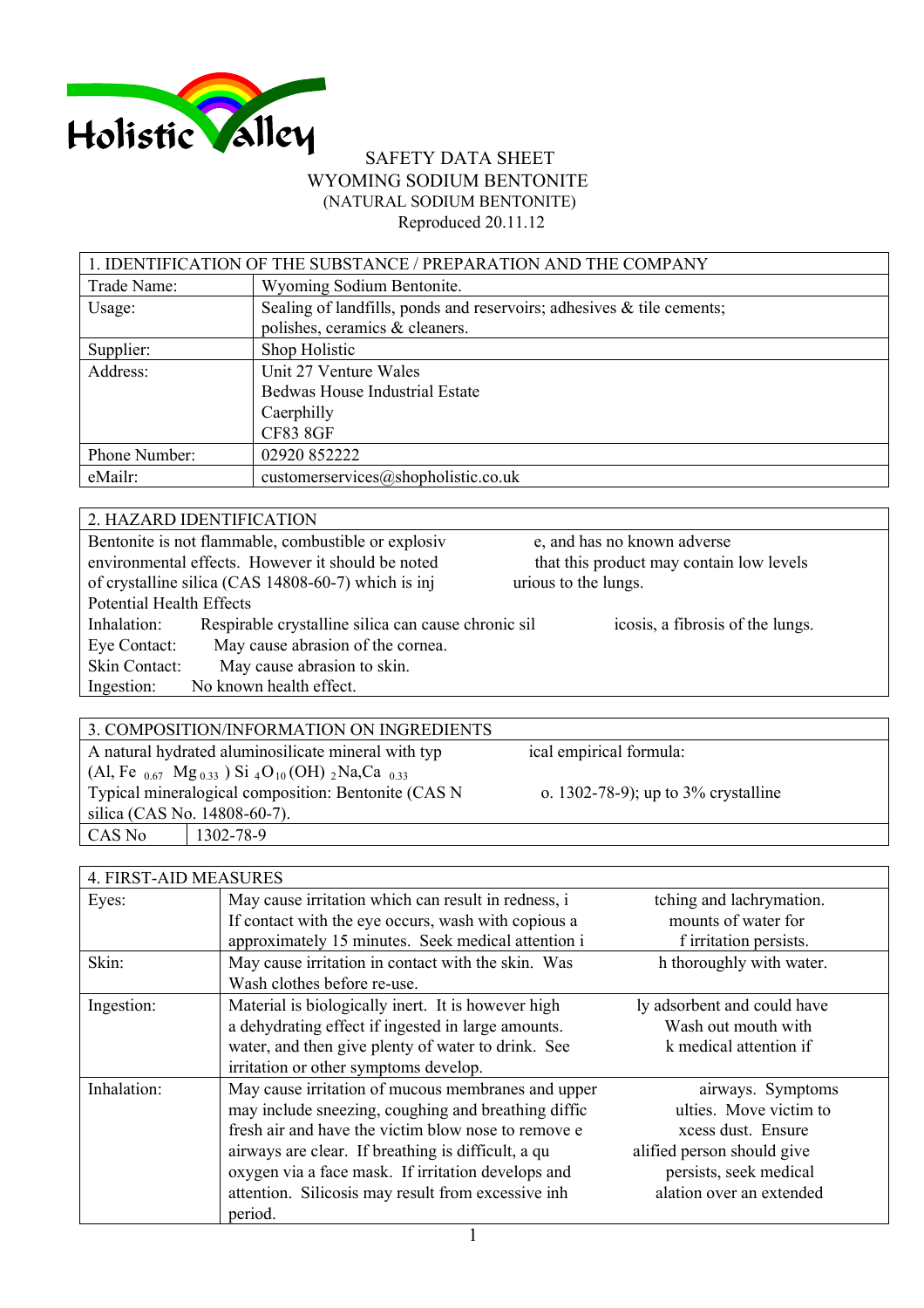| 5. FIRE-FIGHTING MEASURES   |                                                                                                |       |
|-----------------------------|------------------------------------------------------------------------------------------------|-------|
| <b>Extinguishing Media:</b> | Use appropriate media to surrounding fire. Bentoni<br>compatible with all extinguishing media. | te is |
| Special Exposure            | None known.                                                                                    |       |
| Hazards:                    |                                                                                                |       |
| Protective                  | Wear Self-Contained Breathing Apparatus (SCBA) and                                             | full  |
| Equipment for Fire          | clothing.<br>protective                                                                        |       |
| Fighting:                   |                                                                                                |       |
| Hazardous                   | None.                                                                                          |       |
| Combustion                  |                                                                                                |       |
| Products:                   |                                                                                                |       |

| <b>6. ACCIDENTIAL RELEASE MEASURES</b> |                                                     |                  |
|----------------------------------------|-----------------------------------------------------|------------------|
| Personal                               | Use personal protection appropriate to the situatio | n and quantity   |
| Precautions:                           | handled. The use of a dust mask, nitrile gloves and | either goggles   |
|                                        | or safety glasses is recommended. If large amounts  | of dust are      |
|                                        | likely to be generated, use a respirator. Product   | is slippery when |
|                                        | wet.                                                |                  |
| Environmental                          | Do not allow spill to enter drains and watercourses |                  |
| Precautions:                           |                                                     |                  |
| Spillages:                             | Scoop up spillages and place in a container. Avoid  | creating dusts.  |
|                                        | Wear appropriate respiratory protection, safety gla | sses and         |
|                                        | overalls as a precaution. Product is slippery when  | wet.             |

| 7. HANDLING AND STORAGE |                                                            |                 |  |
|-------------------------|------------------------------------------------------------|-----------------|--|
| Handling:               | Avoid skin and eye contact. Where dust is generate         | d, the use of a |  |
|                         | mechanical exhaust ventilation<br>system is recommended.   |                 |  |
| Storage:                | Store in a cool, dry, well ventilated area in orig<br>inal |                 |  |
|                         | packs/containers and away from oxidising materials.        |                 |  |

| 8. EXPOSURE CONTROLS/PERSONAL PROTECTION |                                                    |               |  |
|------------------------------------------|----------------------------------------------------|---------------|--|
| Occupational                             | $3$ TWA OEL.<br>Respirable silica 0.1 mg/m         |               |  |
| Exposure Limit                           | $3$ TWA OEL.<br>Total respirable dust 4 mg/m       |               |  |
| (OEL):                                   | $3$ TWA OEL.<br>Total inhalable dust 10 mg/m       |               |  |
| Respiratory                              | The use of a dust mask is recommended. If large am | ounts of      |  |
| Protection:                              | dust are likely to be generated, use a respirator. | Use in a well |  |
|                                          | ventilated area.                                   |               |  |
| Hand Protection:                         | Nitrile gloves should be worn.                     |               |  |
| Eye Protection:                          | Goggles or safety glasses should be worn.          |               |  |

| 9. PHYSICAL AND CHEMICAL PROPERTIES |                                                 |  |
|-------------------------------------|-------------------------------------------------|--|
| Physical State:                     | Free flowing powdered solid                     |  |
| Colour:                             | Grey                                            |  |
| Odour:                              | Odourless                                       |  |
| PH:                                 | $9 - 10$                                        |  |
| Solubility in Water:                | Insoluble in water (but high swelling capacity) |  |
| Vapour Pressure:                    | Negligible                                      |  |
| <b>Bulk Density:</b>                | $0.85$ Kg/litre                                 |  |
| Flammability:                       | Not flammable                                   |  |

| A BIL I'<br>10.<br>AN.<br>Δ.<br>יי | TWITV                                                 |
|------------------------------------|-------------------------------------------------------|
| $\sim$<br>Stability                | $\sim$<br>stable b<br>normal<br>u temperatures.<br>ai |